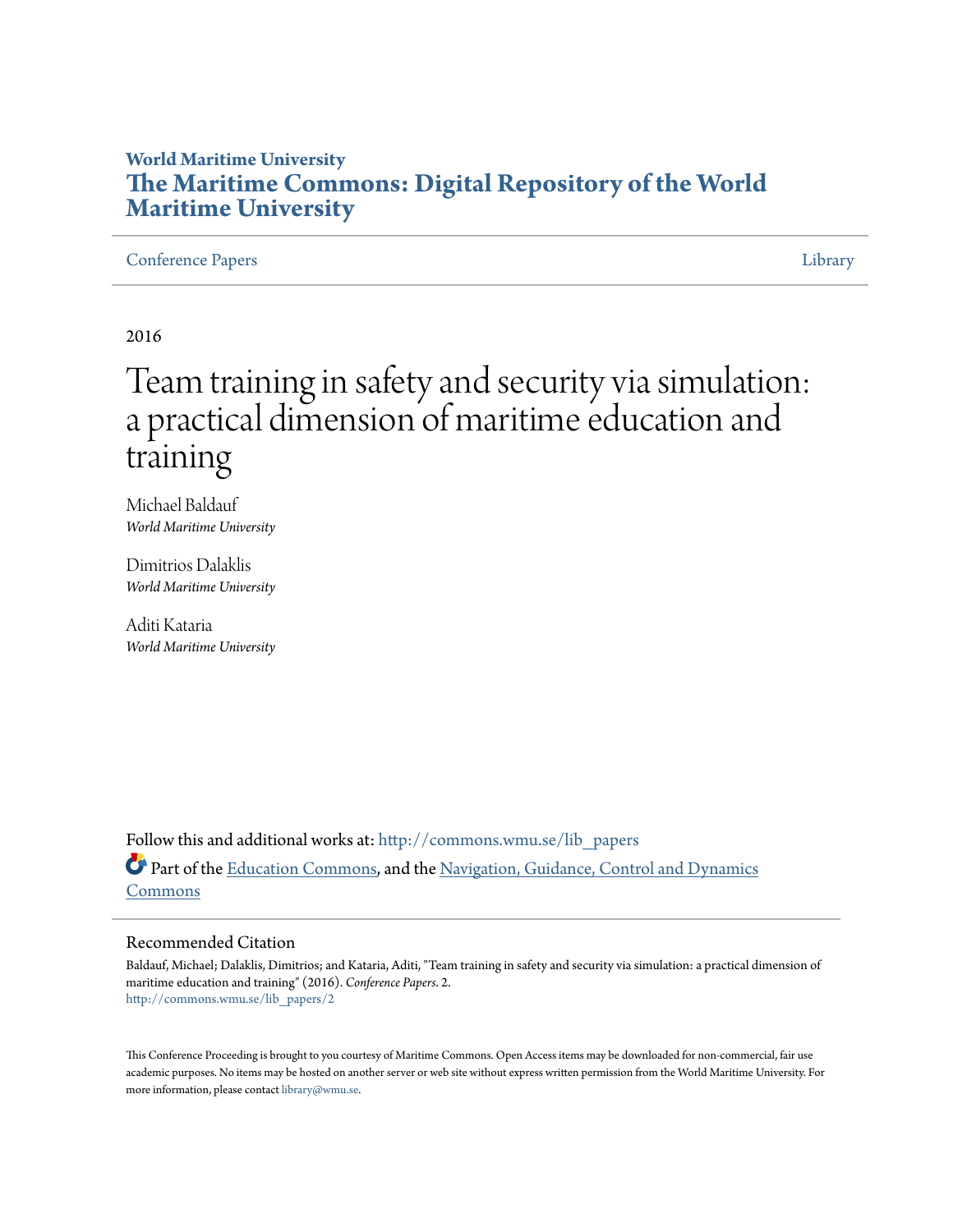# **TEAM TRAINING IN SAFETY AND SECURITY VIA SIMULATION: A PRACTICAL DIMENSION OF MARITIME EDUCATION AND TRAINING**

## **Michael Baldauf1,2, Dimitrios Dalaklis1 , Aditi Kataria1**

*1 MaRiSa Research Group, World Maritime University (WMU) (SWEDEN) 2 Hochschule Wismar, Dept. of Maritime Studies Warnemuende, ISSIMS (GERMANY)* 

#### **Abstract**

In the rather extended maritime domain, a term that should be the epicentre of any successful careerbuilding path is tailor-made training via cutting-edge simulators. To cut a long story short, the breadth of operations on the various types of ships has expanded to such a large extent that extensive practical training drills are becoming a compelling need to contribute to competent seafarers. This type of training can guarantee the positive outcome in their decision-making process and help the seafarers often being under continuous pressure, to suitably respond to the various safety and security threats on-board a vessel. The several conventions and codes introduced by the International Maritime Organization (IMO) – including MARPOL (International Convention for the Prevention of Pollution from Ships), SOLAS (International Convention for the Safety of Life at Sea), but moreover ISPS Code (International Ship and Port Facility Security Code) and STCW (Standards of Training Certification and Watch-keeping) being probably the most well-known examples both within and outside the maritime community – posing and requesting significant performance demands on crews. Sophisticated simulation series that promote teamwork and cooperation are the tools urgently needed to maximize training efficacy.

Handling safety situations under stress (emergency response), crisis management and reactions towards a security incident are important aspects of Maritime Education and Training (MET). The authors' approach to address those aspects utilizes enhanced simulation based team training. They argue that an effective way to gain experience and achieve corresponding skills, are practice runs on specially designed simulators that realistically represent complex conditions on-board vessels, following the respective prompts though realistic scenarios. The concept of a safety & security training simulator is introduced; the research work related to the implementation of a learning objective oriented development of simulation training scenarios and the pedagogic value added by simulation to MET are also discussed. A very important recommendation is that maritime training needs should not be regarded simply as a means to achieve regulatory compliance. The value imparted by simulation as a pedagogic tool to the maritime teaching and learning process is tremendous; adopting the learning objective oriented development of simulation training scenarios in order to effectively address pre-identified learning outcomes is the right methodology to nurture competent seafarers.

Keywords: Maritime Education and Training (MET), Simulation Exercise, Maritime Safety and Security.

#### **1 INTRODUCTION**

Maritime Education and Training (MET) activities hold a pivotal role in the preparation of seafarers in order to safely and effectively respond during emergency situations. To name just a few of these activities, emergency response, crew resource and crisis management are crucial aspects of MET that can contribute in the quick discovery and very successful resolution of the numerous emergency situations that can be developed on-board the various types of vessels at sea, as well as ashore (for example during port operations). Several maritime conventions/regulations stipulate the training requirements for maritime personnel (with the importance and influence of MARPOL - International Convention for the Prevention of Pollution from Ships, STCW - Standards of Training Certification and Watch-keeping, SOLAS and the respective Codes (International Convention for the Safety of Life at Sea and ISPS - International Ship and Port Facility Security Code/ISM – International Safety Management Code), among others being well known within all members of the maritime community and many outsiders) [1]. In any case, adoption of an efficient training and development process is important for building a robust and proactive safety culture; this process may be over and above the existing regulatory requirements in its scope and ambition. Needless to mention, capacity building and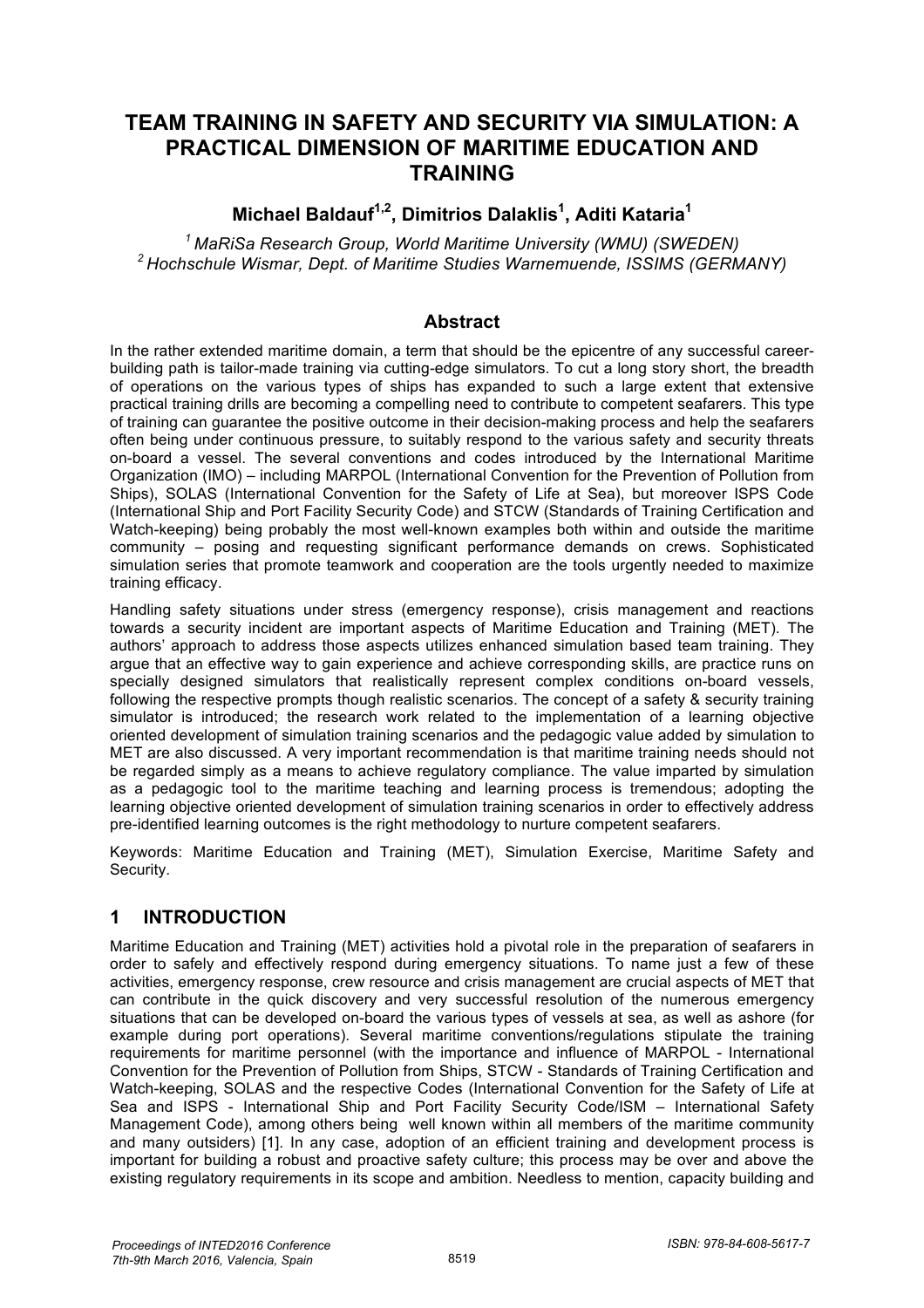strong motivation of the personnel supporting the creation and development of safety culture must be considered as an action of priority for a prosperous maritime industry. Training programmes should be designed and imparted to ensure operational safety onboard and sufficiently prepare personnel to adequately respond to emergency and hazardous occurrences. The 2010 Manila Amendments of the STCW are in force since 1 January 2012. These amendments prioritize emergency preparedness training for ship's officers and its crew. The training includes suitable emergency response as well as crises management onboard ships. Training for ship's personnel in skills, knowledge and appropriate procedures is now required in order to provide protection to the vessel and to ensure passenger and crew safety, particularly on-board passenger ships like ferries and cruise ships in case of an on-board emergency.

Maritime training is more than a means to achieve regulatory compliance; it can take the training programme over and above the requirements of minimum compliance. The authors of the current analysis demonstrate the value of maritime simulation in the maritime teaching and learning process and the benefits of adopting the learning objective oriented development of simulation training scenarios to effectively address pre-identified learning outcomes. This paper is an expanded version of Baldauf et al., 2015 [2] and presents enhanced results and the continuation of the research effort in the direction of maritime simulation and the pedagogic value it affords.

Quite often, a large number of seafarers significantly overestimate their competencies [3]. This finding of competency overestimation pointed to the inadequate assessment of the complex situation by the seafarers and an insufficient evaluation of the risks involved. Furthermore, a correlation was found between the experience of seafarers and their self-confidence. On the one hand, the seafarers with more than ten years of experience gave the most correct answers (54.6%); however, on the other, they significantly overestimated their competencies (91.2%). The study showed that the experience of shipboard emergencies increased the self-confidence of seafarers regarding their competencies by 20% and the gap between the subjective feeling/belief of competency and the objective competency of the seafarers increased with each subsequent emergency.

The authors of this paper argue that the gap between subjective competency and measurable objective competency can be effectively addressed by simulation training [4]. In the teaching and learning process, simulation provides the opportunity to revisit and rehearse complex training scenarios and reflect upon the training experience in the subsequent debriefing session following the simulation run. This paper expands upon and further reiterates the value of complex multi-dimensional team training in non-mandatory aspects of maritime safety and security training [2].

## **2 THE EVOLUTION OF THE STCW CONVENTION**

The configuration of the Earth facilitates sea transport since three quarters of the planet's surface is covered by sea or lakes; with the exception of the North and South poles, the transport of passengers and goods by sea-going vessels is possible to and from any part of the world. This fact by itself constitutes a comparative advantage for sea transport against air or land transport. As a result, a vast number of ships transit each and every day, all year around, the various seas and oceans of our planet in order to deliver enormous quantities of goods - as well as a very large number of passengers- to their final destination. It is a rather self-explanatory fact that masters, officers and watch personnel on sea-going merchant ships play a crucial role in the normal operation of the shipping industry: only competent and well-trained seafarers can ensure safety of life at sea, deliver the level of required maritime security, perform all duties related to the conduct of the passage efficiently and finally maintain protection/preservation of the marine environment. The 1978 STCW Convention was the first to establish basic requirements on training, certification and watch-keeping for seafarers on an international level. Previously those standards were established by individual governments, usually without reference to practices in other countries; as a result, standards and procedures varied widely and the end result was often questionable.

The 1995 amendments, adopted by a Conference, represented a major revision of the Convention, in response to a recognized need to bring the Convention up to date and to respond to critics who pointed out the many vague phrases, such as "to the satisfaction of the Administration", which resulted in different interpretations being made. One of the major features of the revision was the division of the technical annex into regulations, divided into Chapters as before, and a new STCW Code, to which many technical regulations were transferred. Part A of the Code is mandatory while Part B is recommended. Dividing the regulations up in this way makes administration easier and it also makes the task of revising/updating them simpler: for procedural and legal reasons there is no need to call a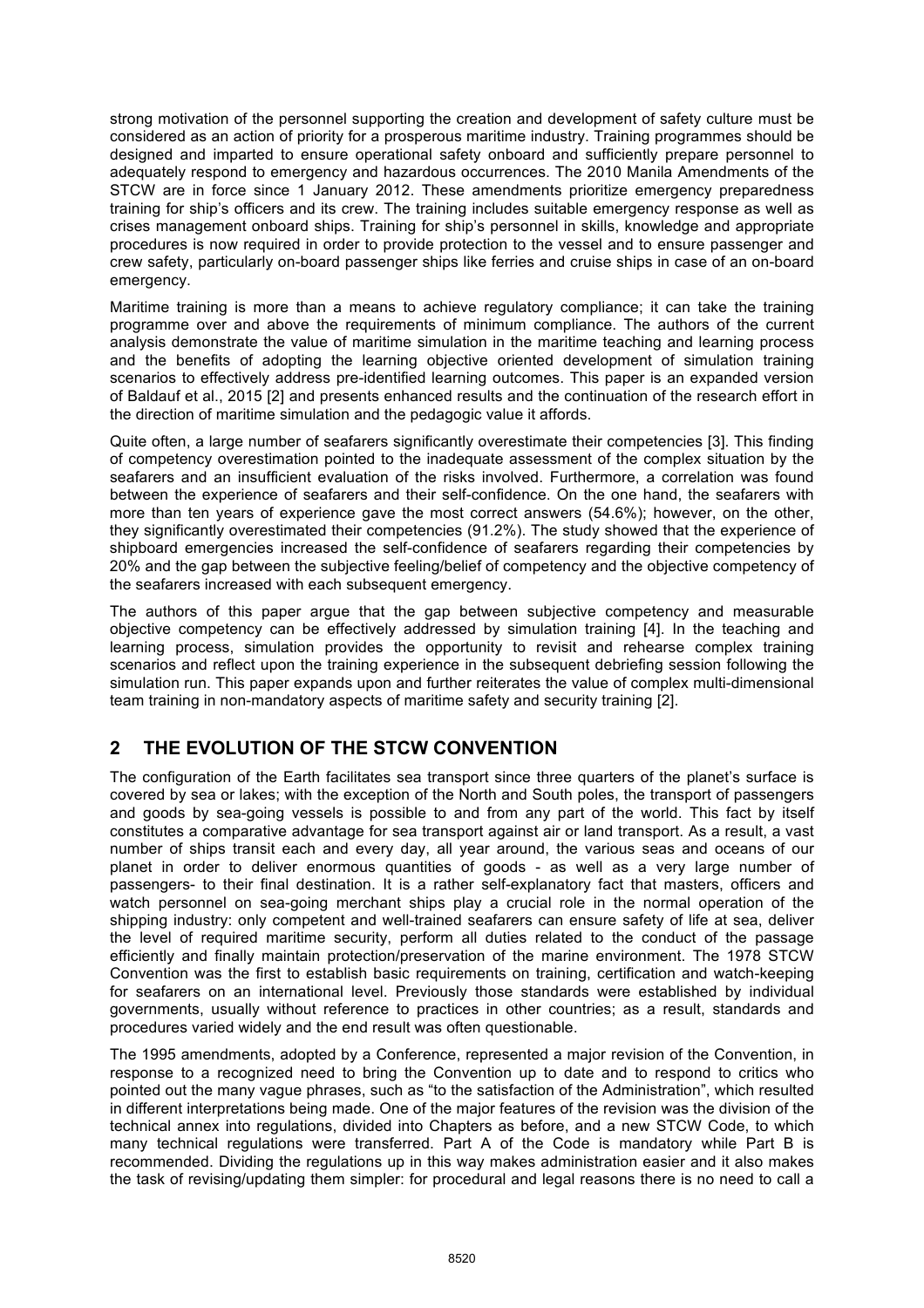full conference to make changes to Codes. Finally, in June 2010, another diplomatic conference in Manila adopted a set of far-reaching and comprehensive amendments to the 1978 International Convention on Training, Certification and Watch-keeping for Seafarers and its associated Code. The revised STCW Convention aims to provide the international standards necessary for training institutes and trainers to develop the much-needed skills and competencies for today's seafarer.

Very briefly, the STCW-78 Convention focused almost entirely on knowledge; the emphasis of STCW-95 shifted towards practical skills and competence underpinned by theoretical knowledge. The 2010 amendments continued to emphasize competence rather than statistics in the form of sea service or time-periods of training. In any case, it is important to emphasise that although there is a strong emphasis from International Maritime Organization (IMO) to integrate simulation in maritime training, the only mandatory simulator training under STCW has been that relating to the use of radar and ARPA. The 2010 amended STCW also makes use of simulators for training in Electronic Chart Display and Information Systems (ECDIS) a mandatory requirement during training. In these specific cases, simulators are the only accepted methods of demonstrating competence. In all other instances, approved simulator training and assessment is NOT mandatory, but just one of the methods accepted by the Convention for training and demonstrating competence. This category of optional simulator training and assessment covers navigation and ship handling, cargo handling, GMDSS communication, propulsion and auxiliary machinery.

#### **3 THE PEDAGOGIC TOOL OF SIMULATION**

As already briefly discussed, the importance of marine simulators in MET is well recognised by the IMO and this advanced technology is incorporated in the international STCW convention and its subsequent amendments [5]. The IMO recognises the role simulator technology can play in maritime training and in raising safety standards and the incorporation in the STCW convention of simulator technology attests to this. STCW convention, part A specifically refers to the mandatory utilisation of Radar and ARPA simulators in navigation training. This paper however, refers to non-mandatory training in shipping and the benefits of advanced simulation technology are extended to shipboard safety operations by this approach, which are hitherto, largely unexplored [6].

Different transportation modes have utilised simulators for pedagogical instruction, such as aviation [7], rail transport [8], etc. A review of academic literature reveals that in shipping the focus is largely on pilot training and training of navigators (both in ship handling and operations). In other transportation modes as well, the focus is on training drivers for buses, trains and cars [9] [10]. The usefulness of innovative simulator technology is now beginning to be academically explored in training for maritime safety and security and this paper contributes to such studies [11] [12] [13].

Several benefits have been identified of simulation training; it has been found to be effective [14] [15]; it encourages positive transfer of learning from the simulated training scenario to the real life situation [16]; simulation training offers a risk free environment in which trainees can encounter potentially dangerous/hazardous/life threatening situations [17]; simulation training is found to be cost effective [18] and it improves decision making [19]. Absolute simulation fidelity is not required for skills to be transferrable [20] [21]. Collaborative exercises with multiplayer platform can be conducted with the help of advanced simulation technologies [22] [23]. Traditional training methods have been found to be wanting in situations that require fast response [24]. Therefore, simulation methods that are nontraditional need to be explored in maritime teaching and learning; this approach looks very appropriate when trying to deal with critical situations (crises), which demand fast decision making and response.

The potential for shipping accidents is identified through undertaking comprehensive risk assessments and it has previously been highlighted that in the century between the two accidents of Costa Concordia (2012) and Titanic (1912), we do not seem to have learned the lessons from these accidents that could serve to prevent such accidents in the future [25].

It is crucial to learn from accidents and responsible entities should constantly review training methods to improve the safety and security measures that have been put in place. A consistent high level of safety and security awareness can be created with the help of simulation training. This is helpful to guard against shipboard complacency and to motivate ships' crew.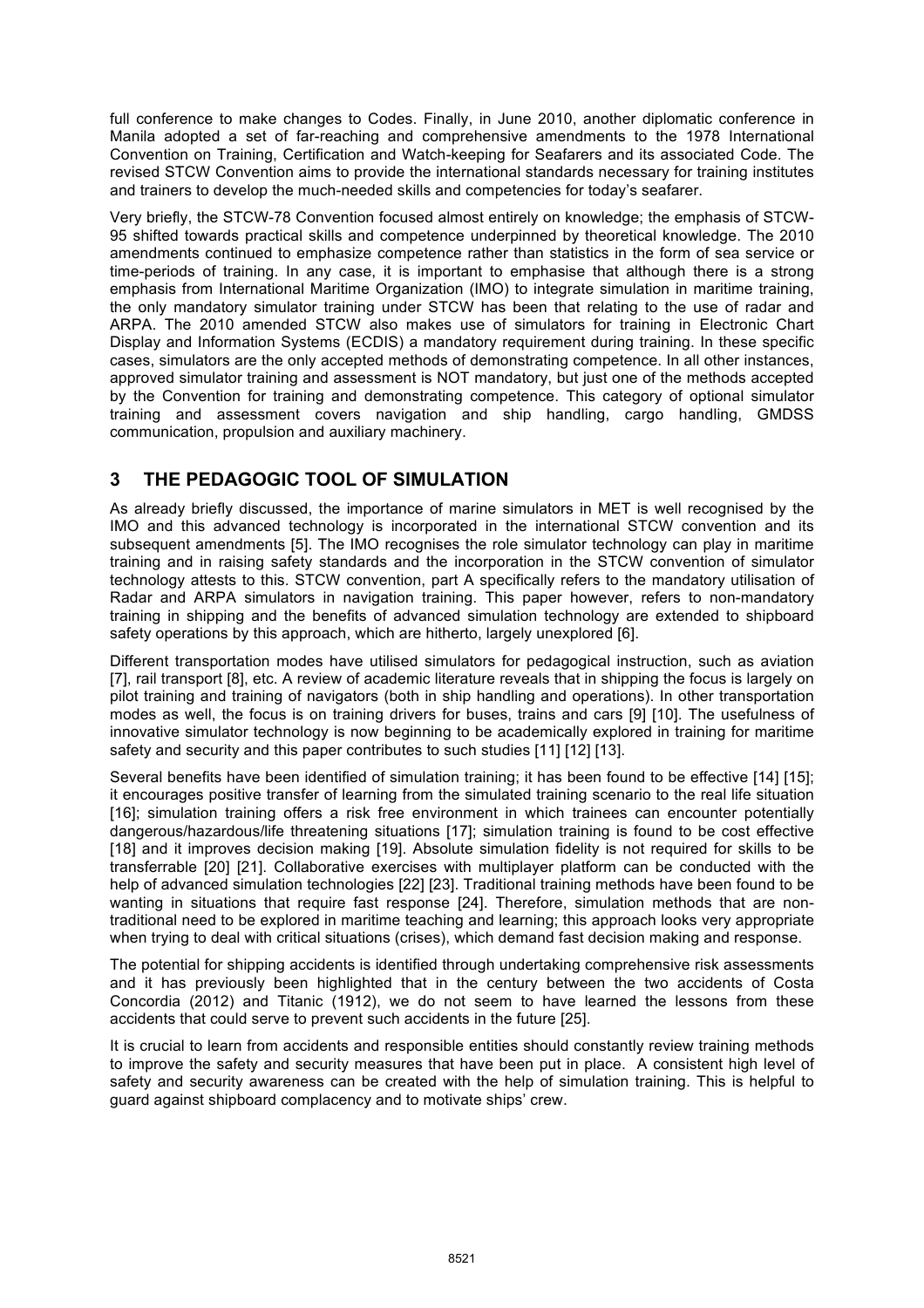#### **4 INTEGRATED SIMULATION EXERCISES – REQUIRED ENHANCED SOFTWARE AND HARDWARE**

The maritime industry extensively uses simulators for training in ship handling; these simulators provide real time training on well-equipped bridges that strongly resemble modern ships. A unique simulator has been developed for the purposes of training and research on non-mandatory, but crucial aspects of maritime safety and security. The combined Safety and Security Training simulator (hereafter SST) has been established in the maritime simulation laboratory of the Maritime Risk and System Safety (MaRiSa) research group at the World Maritime University (WMU) in Malmö (Sweden) [2]. Fig. 1 that follows describes in summary the simulator configuration.



Figure 1: Configuration of the combined Ship-handling and Safety and Security Training Simulator

WMU simulator system outline has a unique feature which is that the SST is combined with a Ship-Handling Simulator (SHS). This joint configuration of the two simulators permits the application for a wide range of scenarios for simulation training which includes complex team training in safety related as well as security rated scenarios. The combined simulator is used for research in addition to teaching and learning purposes. A novel potential research use of the simulator is to study on-board safety and security plans and procedures and their overall effectiveness. Scientific evaluation of the efficiency of shipboard procedures can be facilitated by the simulator. Different conditions can be tested and the course of events can be varied in the different runs of the simulation exercises.

The MaRiSa research group at WMU focuses on the development, implementation and integration of simulation-based modules into training units and post graduate degree courses. The in-house simulation laboratory provides enhanced test facilities due to the combined Ship Handling and Safety and Security Simulator. The simulator is a procedure trainer that allows 3D visualization of spaces onboard a ship [26] and enables its personnel to move inside the virtual spaces using safety equipment and utilize the emergency systems available on-board. These interactive systems can be activated via interactive consoles on the bridge and/or the engine control room [27] [11]. A wide range of maritime safety and security related research can be conducted in this enhanced laboratory. The effects and impacts of onboard safety and security plans and procedures can be tested in a virtual simulated environment. MaRiSa cooperates with the Maritime Simulation Centre at Wismar University, Rostock and develops and tests training concepts and scenarios for basic, advanced and management level training. Functional tests of the developed system have been concluded successfully and first practice courses have been carried out. Studies on user acceptance have yielded good results and have been discussed in Baldauf et al., 2015 [2], while the current analysis discusses enhanced results from other simulation exercises carried out in continuation of this research effort.

The availability of highly sophisticated simulators with advanced functionality requires that academicians thoroughly consider the processes of knowledge acquisition and transfer in order to ensure effective learning [28] [29]. This can be achieved via the learning objective oriented development of training scenarios. The cognitive aspects of the underlying training methodology of a learning objective oriented approach to training with pre-identified training outcomes are discussed in the following section.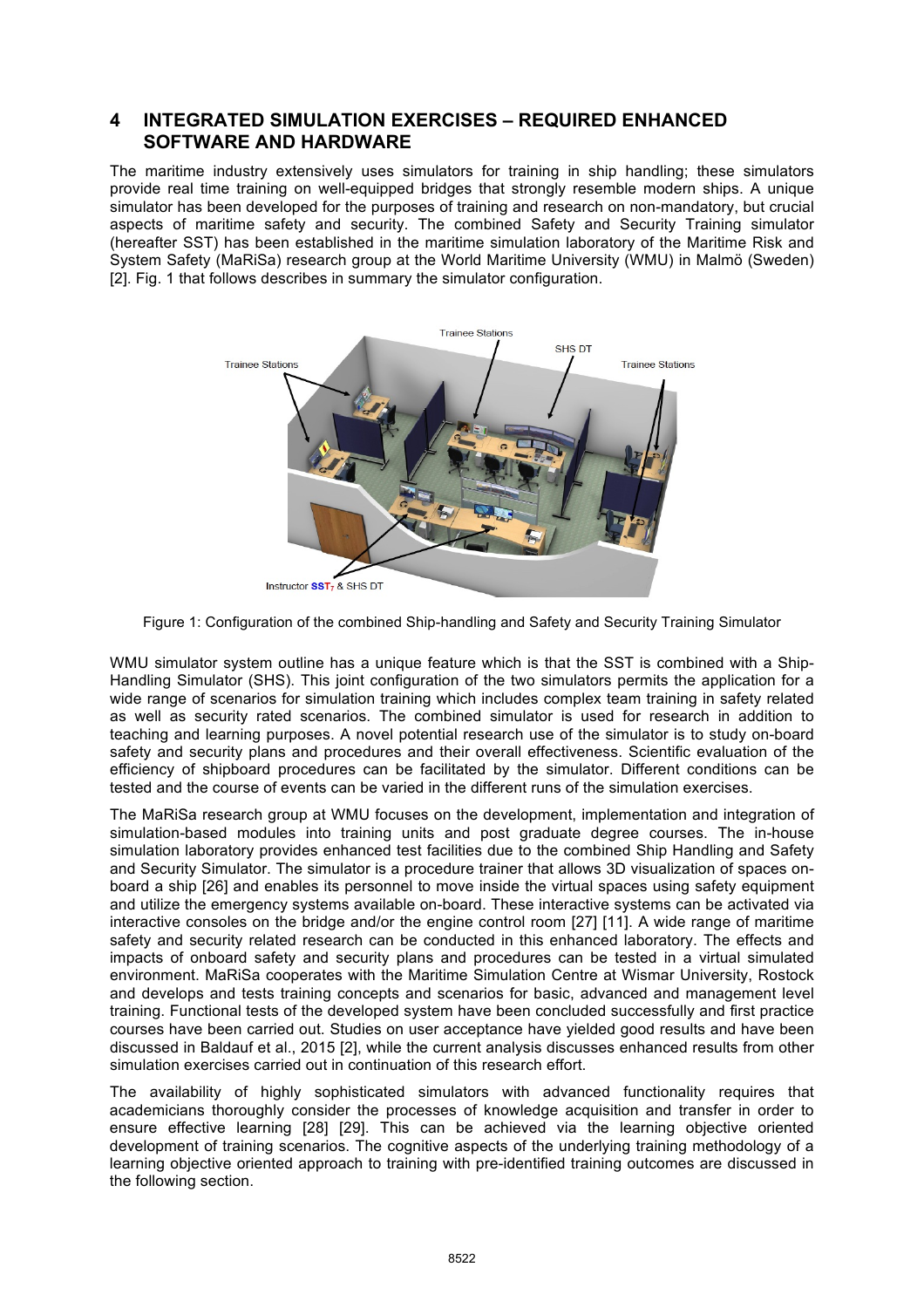The integral capabilities of the combined safety and security simulator trainer allow training to benefit personnel, both aboard and ashore. The simulator training benefits have been extended ashore to port security personnel in the European Union funded, "Leonardo da Vinci" lifelong learning programme – METPROM. Both WMU and Hochschule Wismar integrated simulation training scenarios for the training of port security personnel required by the ISPS code [30] and EC regulation [31] and directive [32] [33]. The combined simulator is utilised to teach and train post graduate students regarding Bridge Resource Management (BRM) and Crew Resource Management (CRM).

#### **5 LEARNING OBJECTIVES AND DEVELOPMENT OF TRAINING SCENARIOS**

Anecdotal evidence and spotlight reviews suggest that the most common method for the development of scenarios for simulation exercises is primarily retrospective and driven by past/experienced events. Usually, scenarios of real accidents or near-misses (usually experienced by the instructor(s)) are implemented in a simulation setting to discuss the errors committed and to identify the training needs so that in the future, trainees could avoid making the same errors in subsequently reconstructed scenarios.

A similar retrospective approach is utilised in the engineering discipline which is driven by the identification of a particular lack or failure which leads to the development of a technical solution, device or sophisticated system. The retrospective/backward looking focus of engineering assumes and presupposes that it has identified and fixed the fault once the solution is developed. However, this backward looking outlook is not applicable to MET as training essentially needs to be proactive and forward looking. A backward looking event driven approach in MET seems to assume that training in a particular accident scenario will stop similar accidents from occurring in the future. However, it has been seen that despite introducing new sophisticated technical systems, rules, regulations, accidents recur [2]. On the basis of this, the authors argue that the retrospective event-driven approach of designing simulation training scenarios is not effective, particularly in MET.

Based on an in-depth review of learning theories [34] [35], it is appropriate to focus on the proactive forward looking learning objective-oriented development of simulation training scenarios and accompanying scale as an MET tool. State of the art modern simulators with enhanced functionalities provide an extremely wide range of possibilities and options for increased training effectiveness. However, one needs to take into account, the process of knowledge acquisition by the trainee during the implementation of training scenarios. Accordingly, the educational potential of the simulation platform design and its control functionalities have to be identified. This can be effectively realized when the retrospective event-driven scenario design approach is at least accompanied by or even substituted by the learning-objective oriented development and design of training scenarios.

#### **5.1 Development of training scenarios in accordance with learning objectives**

This section describes a systematic approach towards the development of simulation scenarios. Such an approach is grounded in academic literature [36] [37] [38] [39] [40] and draws upon the explorations of simulator training scenario development and its principles [41]. The core elements of this approach are visualized in fig. 2 and were developed in the EU-funded MASSTER project [37].



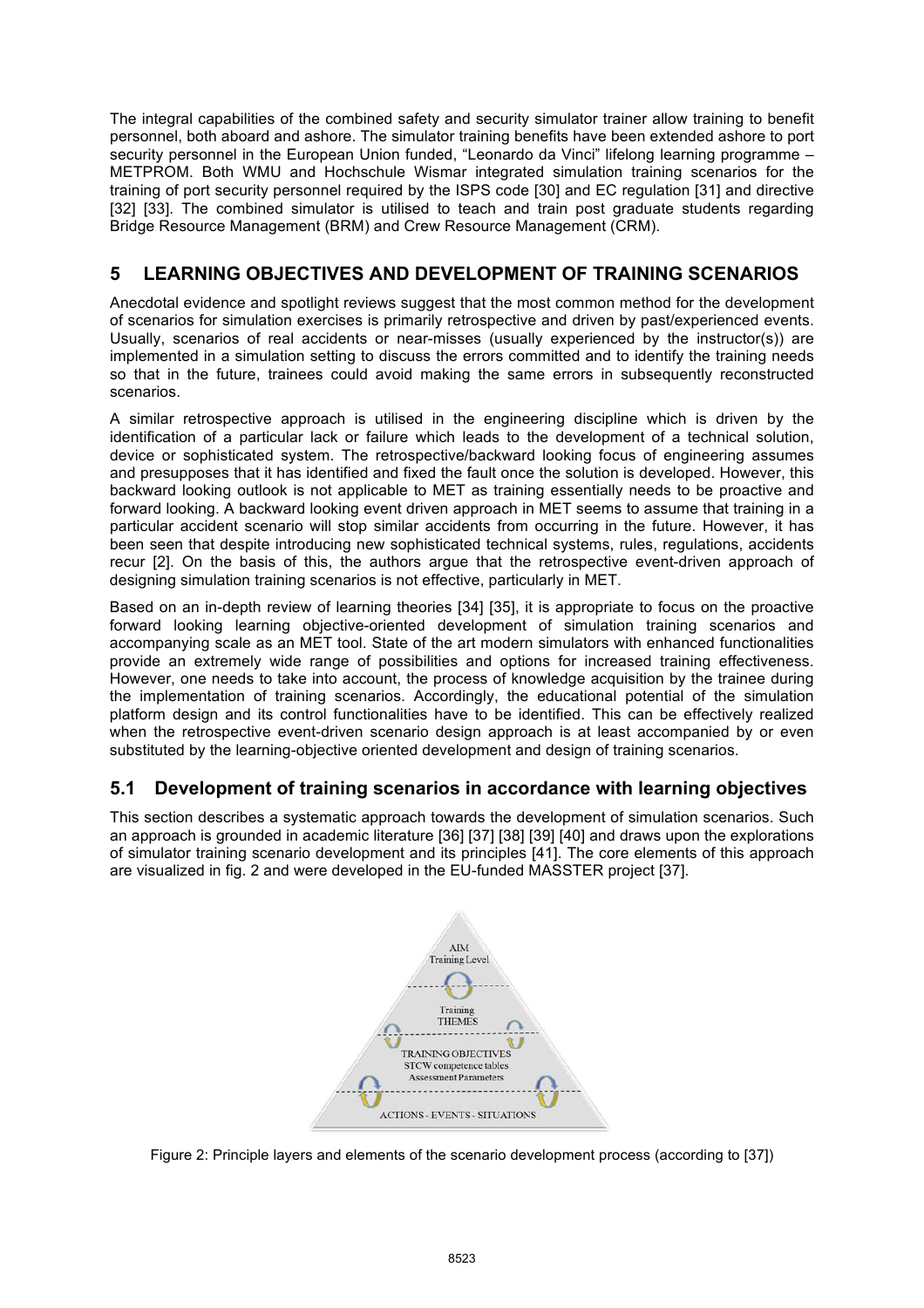The key phases of the scenario development process are represented by the four principle layers. Feedback arrows are depicted between the layers and link training objectives to the general training aim, and the events sequence to training objectives. The development of well-designed training scenarios requires feedback between the different layers of the scenario development process. The first feedback loop covers the AIM and THEMES and takes place between the simulator operator and the client. The loops are extremely important and are required to be carried out by training establishments. These loops are envisioned for the consideration of the suitability of the events sequence in relation to training objectives within a given area. It is depicted that training objective(s) should define the sequence and the course of events of the simulation scenario in that order of development.

Simulation exercises are intended to fulfil well-defined goals. The general training objectives need to be well defined. The learning objectives also depend upon the on the qualifications, skills and experience of the trainees as well as the required competencies to be achieved.



Figure 3: Basic steps for conventional and enhanced learning objective-oriented approach to scenario design

Detailed objectives are derived from general objectives. After the conduct of the simulation exercise, trainees' performance is evaluated, assessment and compared against the corresponding training requirements.

It shall be highlighted that the same methodology can be applied for the development of simulation scenarios for research purposes as well. Research aims and objectives as well as related research questions can be used to derive and carefully define a certain sequences of events in order to measure and record parameters that are needed to research effects and impact, for e.g. a newly developed decision support system or the application of theoretical models to practical cases. Results gained from simulation trials usually provide the first if not the ultimate answer to a research question and proves the hypothesis.

#### **5.2 Brief Case Study**

For the purpose of training in maritime operational risk management, a simulation exercise was developed for the specific case of collision avoidance. The trainees should solve the task with the equipment provided by the Desktop Ship-Handling Simulator.

For this purpose, a simulation exercise according to the STCW requirements for collisions avoidance skills and ARPA use was designed and implemented with the following parameters shown in Table 1 and a snapshot of the area and the traffic situation is depicted in Fig. 4, left.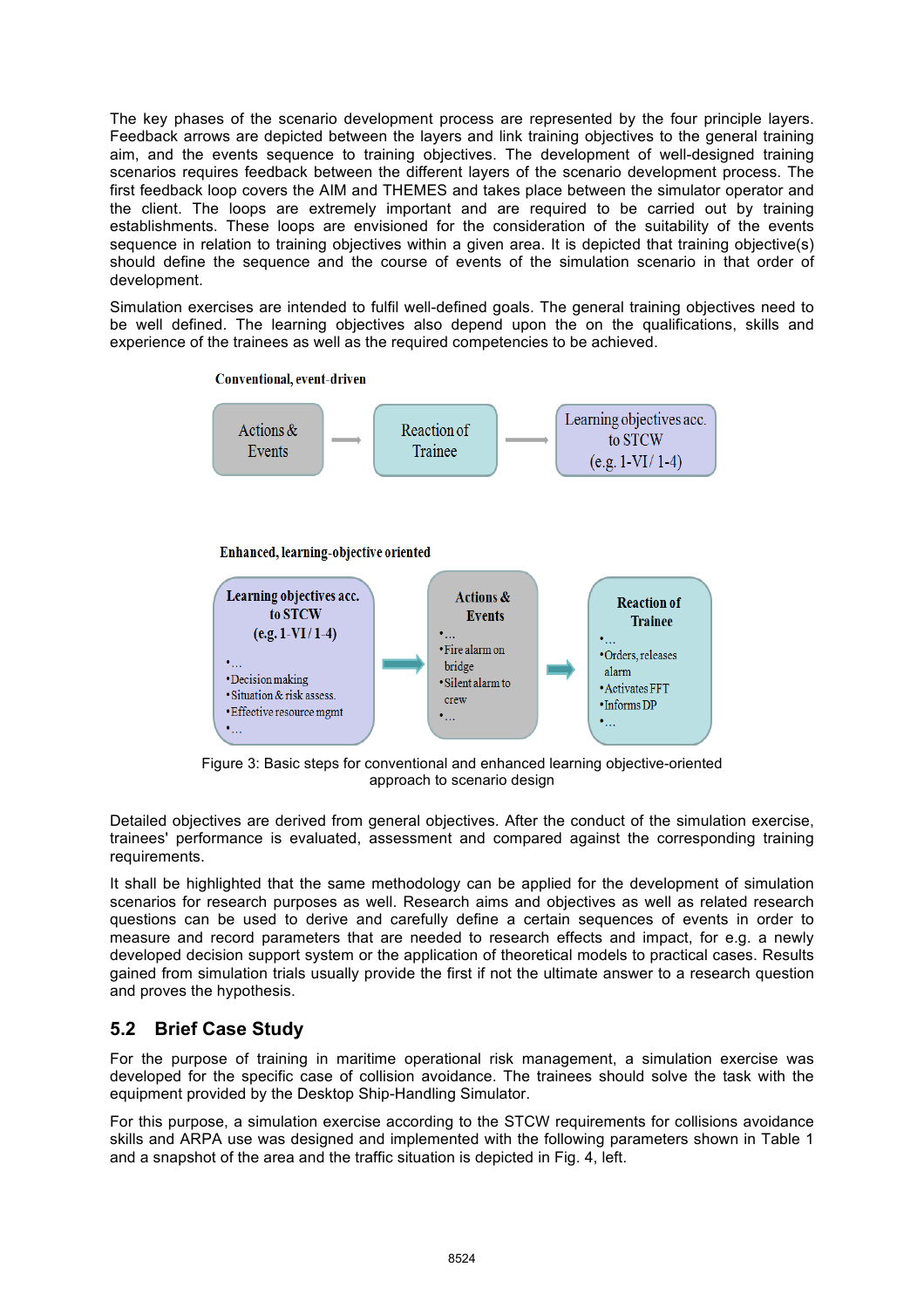The task given to the Captain and his team was to plan and perform a section of a voyage in a safe and most time efficient manner. The simulation exercises were performed in teams with a mixture of mariners (experienced navigators) and students that had no experience on-board of a ship. The experienced navigators were assigned to be responsible for the safe passage and assigned to take the lead for bridge operation and organize, supervise and coordinate actions. As criteria for assessment, passing distances and travel times have been used.

| Area of competency       | Use of all available means for assessment of risk of collision and decision<br>making (if necessary perform collision avoidance manoeuvre according to<br>COLREGS [45])                                                                           |
|--------------------------|---------------------------------------------------------------------------------------------------------------------------------------------------------------------------------------------------------------------------------------------------|
| Objectives               | Determination of CPA / TCPA;<br>$\bullet$                                                                                                                                                                                                         |
|                          | Use of ARPA/AIS, ECDIS within COLREGs<br>$\bullet$                                                                                                                                                                                                |
|                          | Use of equipment to keep a defined safe passing distance<br>٠                                                                                                                                                                                     |
|                          | Use of radar in case a substantial alteration of course is needed to<br>٠<br>avoid collision                                                                                                                                                      |
| Configuration            | Own ship - LNG-tanker vessel (LOA115m, BOA 19m), open sea area,<br>daylight, no current, winds, sea state 0 and no precipitation; good visibility                                                                                                 |
| <b>Traffic situation</b> | Medium to dense (1–3 targets per minute) in coastal sea area with offshore<br>wind mill installations and north - and southbound traffic separation scheme<br>(TSS) Øresund (The Sound), Easterly part, South of the bridge)                      |
| Duration                 | medium $(30 - 45$ min)                                                                                                                                                                                                                            |
| Event description        | For the own ship's collision risk (vessel passing along the wind mill park,<br>encounter situations on crossing courses and overtaking has been<br>programmed for minute 25 with coaster and later with a Cruise ship<br>(approaching from South) |

Table 1. Scenario design for collision avoidance exercise

Prior to the exercise, the navigators were asked via a questionnaire to provide the minimum distances that they would accept to be safe according to the International Regulations for Preventing Collisions at Sea (COLREGs). All participating teams undertook thorough voyage planning, including the decision on a safe and short route through the area and organized a sufficient regime for observation of the area around the ship and navigating to the point of destination for their watch on the bridge. However, one interesting aspect besides the organization and leadership of the captains was the assessment of risk of collision by the navigators compared to values given by them before the exercise run (see Fig. 4 right).



Figure 4: Exercise area and snapshot of the traffic situation (right) and spectrum of accepted safe passing distances given by participants before the exercise run (left)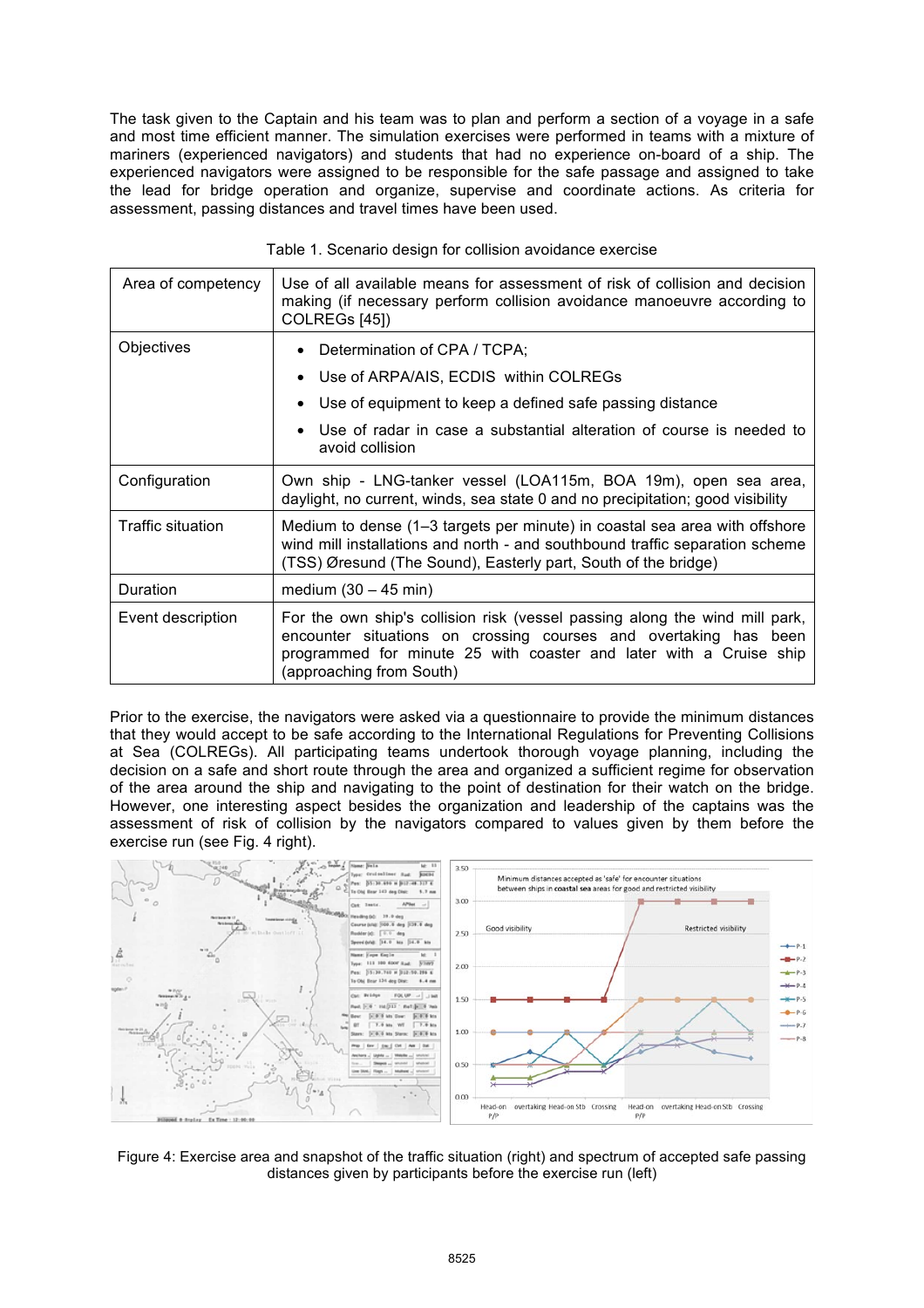The passing distances accepted as to be 'safe' in relation to COLREGs varied widely even in the individual types of situations (head-on, meeting or crossing) with same conditions, as e.g., the minimum distance accepted as to be safe according to COLREGs for an encounter situation on opposite or almost opposite courses with passing port-side-to-port-side varies from 0,3 up to 1,5 nm. However, the analysis of the tracks sailed during the individual exercises with respect to action taken to avoid a risk of collision showed, that the navigators substantially deviated from the safe passing distances they had indicated before the exercise. In practice, navigators passed at a lesser distance indicating their risk taking behaviour, which could, in part be due to their navigation experience and comfort level. Further research is required to explore insights into the deviances in navigation behaviour reported and observed in practice. Simulation allows for detailed and situation-specific discussion of such aspects and can contribute also to the harmonized application of risk assessment criteria.

#### **6 SUMMARY AND CONCLUSIONS**

Today, sea-going vessels are the most important means of transport; associated statistics indicate that about 90% of the total volume of global trade is borne (exclusively – or, at least partially) by sea [42]. Safe (and secure) shipping is a prerequisite for the normal conduct of world-wide trade, therefore the "backbone" of globalization [43]; many other of the activities that are related to maritime transport (such as ship-building and repairs, logistics support and bunkering, legal services, insurance etc.) are also very important contributors to the cumulative output of the global economy. It is crucial to emphasize the fact that maritime transport is a very demanding endeavour; the level of safety at sea clearly depends heavily upon the professionalism and competence levels of seafarers. It is no coincidence that the (former) International Maritime Organization's Secretary-General Koji Sekimizu himself has emphasised numerous times the fact that the shipping industry depends on competent, well-trained seafarers to ensure safety of life at sea, maritime security, efficiency of navigation and protection and preservation of the marine environment [44].

The role of the human element in the delivery of safe and efficient ship operations has long been recognized by the IMO. In order to operate the sophisticated modern ships in an optimized manner and above all safely, the competence of seafarers is one of the most critical factors. The key to maintaining a safe shipping industry and preserving the marine environment lies in all seafarers across the world possessing high standards of competence and therefore fulfilling effectively their duties on-board. The purpose of the Standards of Training, Certification and Watch-keeping (STCW) Convention, 1978, as amended, is to ensure that all seafarers on sea-going vessels are properly qualified to perform their respective duties. The STCW Convention of 1978, as amended in 1995 and again in 2010, sets those standards, governs the award of certificates and controls watch-keeping arrangements. Last but not least, its provisions do not only apply to seafarers, but also to ship-owners, training establishments and national maritime administrations.

The simulation exercise under discussion was developed according to the STCW requirements for collisions avoidance skills and ARPA use; its purpose was to conduct (and evaluate) training in maritime operational risk management. The rather simple task given was to plan and execute a very short voyage in a safe and most time efficient manner. The most interesting finding was the assessment of risk of collision by the navigators involved when compared to the values provided by them before the respective exercise execution; navigators passed at very short distances indicating a risk taking behaviour, which could, in part be due to their navigation experience and comfort level. However, with such a small sample of data a safe conclusion cannot be drawn; further similar exercises are required to explore insights into the deviances in navigation behaviour.

## **REFERENCES**

- [1] Visvikis, I. & Dalaklis., D. (2014), Managers in Today's Competitive Maritime Industry: Staying Ahead of the Curve, *NAFS Magazine-World Shipping News*, vol. 100, 1st of September 2014, pp. 50-1.
- [2] Baldauf, M. et al. 2015. Multi-dimensional simulation in team training for safety and security in maritime transportation. Journal of Transportation Safety & Security. (DOI:10.1080/19439962.2014.996932).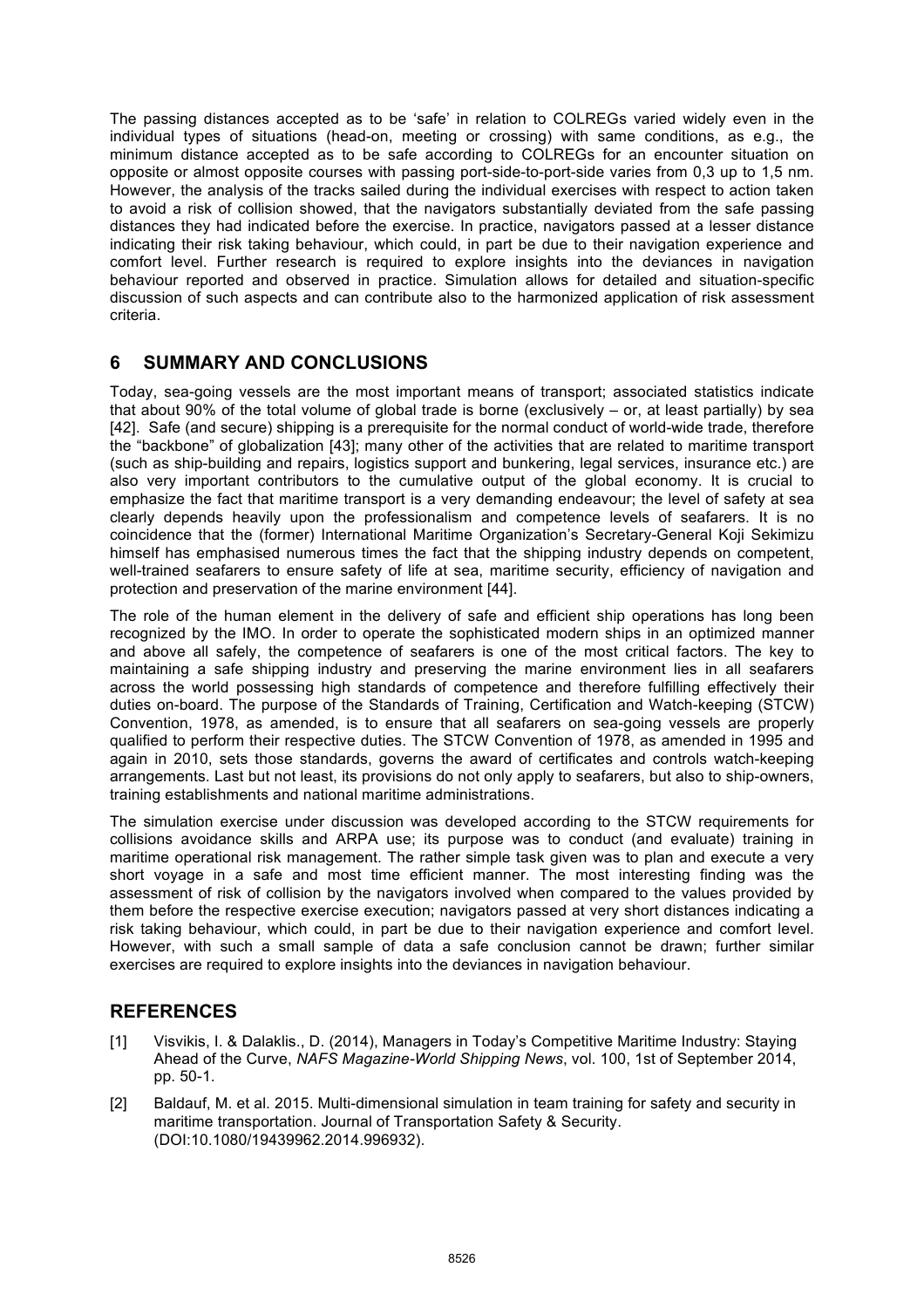- [3] Hahne, J., Baaske, G., Rothe, R., Schulte-Strathaus, R., & Quas, O. (1999). Bilanzierung arbeitsorganisatorischer Defizite in der Seeschiffahrt. Bremerhaven: Wirtschaftsverl. NW, Verl. fur Neue Wiss. ISBN: 3-89701-333-9.
- [4] Ando, H. (2006). Understanding human error patterns by analysing simulator training records. Paper presented at the MARSIM 2006, Terschelling, The Netherlands.
- [5] IMO. 2011. STCW: Including 2010 Manila Amendments STCW Convention and STCW Code. London: IMO.
- [6] Fisher, D., & Muirhead, P. (2013). Practical teaching skills for maritime instructors. Malmö: World Maritime University.
- [7] De-Winter, J. C. F., Dodou, D., & Mulder, M. (2012). Training effectiveness of whole body flight simulator motion: A comprehensive meta-analysis. *International journal of aviation psychology, 22*(2), 164-183.
- [8] Naweed, A., Hockey, G. R. J., & Clarke, S. D. (2013). Designing simulator tools for rail research: the case study of the train driving microworld. *Applied Ergonomics, 44*(3), 445 – 454.
- [9] Dunn, N., & Williamson, A. (2012). Driving monotonous routes in a train simulator: The effect of task demand on driving performance and subjective experience. *Ergonomics, 55*(9), 997-1008.
- [10] Naweed, A. (2012). Perceptions and experiences of simulators as a training tool in transport: the case of the Australian rail industry. *Transport Research, 21*, 77-85.
- [11] Benedict, K., Felsenstein, C., Puls, O., & Baldauf, M. (2011). Simulation for Navigation Interfacing Ship Handling Simulator with Safety and Security Trainer (SST). In A. Weintrit (Ed.), *Navigational Systems and Simulators*. London: Taylor & Francis, pp 101-108.
- [12] Benedict, K., Kirchhoff, M., Gluch, M., Fischer, S., Schaub, M., Baldauf, M., & Klaes, S. (2013). Advanced Ship Handling Using Simulation Augmented Manoeuvring Design and Monitoring - a New Method for Increasing Safety & Efficiency. In A. Weintrit (Ed.), *Marine Navigation and Safety of Sea Transportation - Advances in Marine Navigation*. London: CRC Press.
- [13] Felsenstein, C., Benedict, K., Tuschling, G., & Baldauf, M. (2013). New Concept for Maritime Safety and Security Emergency Management - Simulation Based Training Designed for the Safety & Security Trainer (SST). In A. Weintrit (Ed.), *Marine Navigation and Safety of Sea Transportation*. London: CRC Press.
- [14] Gerling, K. D. (1988). *Conducting effective simulator training*.
- [15] Velasquez, J. D., Yoon, S. W., & Nof, s. Y. (2010). Computer-based collaborative training for transportation security and emergency response. *Computers in industry, 61*(4), 380-389.
- [16] Robinson, A., & Mania, K. (2007). Technological research challenges of flight simulation and flight instructor assessments of perceived fidelity. *Simulation and gaming, 38*(1), 112-135.
- [17] Oliveira, V., Coelho, A., Guimaraes, R., & Rebelo, C. (2013). *Serious game in security: a solution for security trainees*. Paper presented at the Fourth International conference on games and virtual worlds for serious applications (VS-Games'12).
- [18] Woodruff, R. R., & Smith, J. F. (1974). *T-4G Simulator and T-4 Ground Training Devices in USAF Undergraduate Pilot Training*. Report Number AFHRL-TR-74-78. Texas: Hq Air Force Human Resources Laboratory (AFSC)
- [19] McGregor, C. A., Thomson, C., Chandratilake, M., & Scott, H. R. (2012). Preparing medical students for clinical decision-making: a pilot study exploring how students make decisions and the perceived impact of clinical decision-making teaching intervention. *Medical teacher, 34*(7).
- [20] Jacobs, R. S. (1975). *Simulator motion as a factor in flight simulator training effectiveness*: U.S. Department of Health, Education, Welfare, National Institute of Education.
- [21] Tichon, J. G., & Wallis, G. M. (2010). Stress training and simulator complexity: why sometimes more is less. *Behaviour and information technology, 29*(5), 459 – 466.
- [22] Oliveira, V., Coelho, A., Guimaraes, R., & Rebelo, C. (2013). *Serious game in security: a solution for security trainees*. Paper presented at the Fourth International conference on games and virtual worlds for serious applications (VS-Games'12).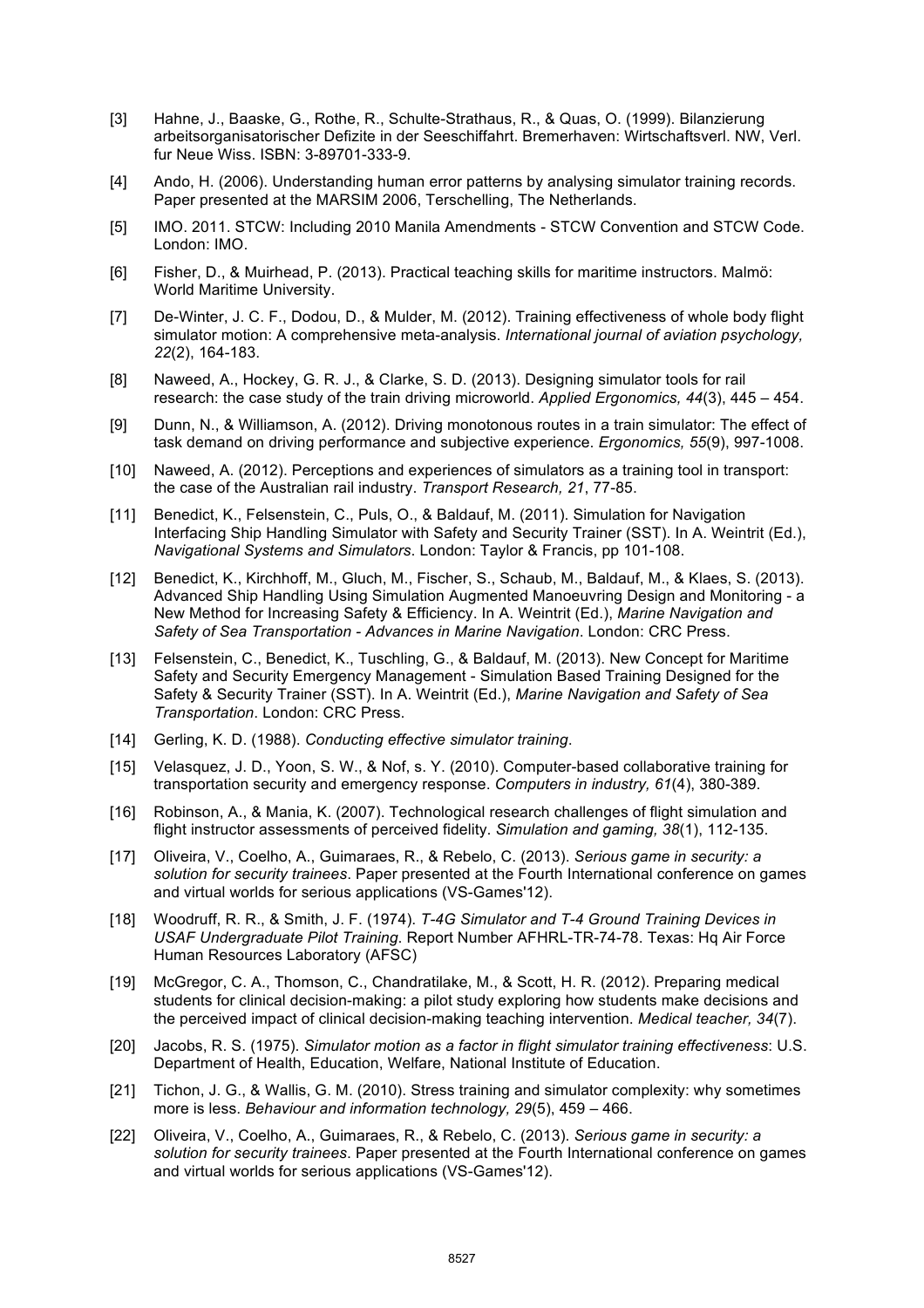- [23] Velasquez, J. D., Yoon, S. W., & Nof, s. Y. (2010). Computer-based collaborative training for transportation security and emergency response. *Computers in industry, 61*(4), 380 – 389.
- [24] Lines, S. (1999). Information technology multi-media simulator training: outcomes of critical decision making exercises. *Police Journal, 72*(2), 96-108.
- [25] Schröder-Hinrichs, J.-U., Hollnagel, E., & Baldauf, E. (2012). From Titanic to Costa Concordia a century of lessons not learnt. *WMU Journal of Maritime Affairs*, 11(2), 151-167.
- [26] Nikitakos, N., & Sirris, I. (2011). Learning with 3D games. A framework for design and develop educational games in Maritime Education and Training. *The Digital Ship, May 2011*.
- [27] Bornhorst, C. (2011). Safety and Security Trainer SST7 a New Way to Prepare Crews Managing Emergency Situations. In A. Weintrit (Ed.), *Navigation Systems and Simulators*. London: Taylor & Francis.
- [28] Kavanagh, B. (2006). *The development of ship simulation assessment to complement written maritime examinations in Ireland*. Paper presented at the MARSIM 2006, Terschelling, The Netherlands.
- [29] Muirhead, P. (2006). *STCW and assessment of competence by simulator 10 years on*. Paper presented at the MARSIM 2006, Terschelling, The Netherlands.
- [30] IMO. (2003). ISPS Code. London: IMO.
- [31] EC. (2004). Regulation (EC) No 725/2004 of the European Parliament and of the council of 31 March 2004 on enhancing ship and port facility security: European Commission.
- [32] EC. (2005). Directive 2005/65/EC of the European parliament and of the council of 26 October 2005 on enhancing port security: European Commission.
- [33] Benedict, K., Felsenstein, C., Baldauf, M. (2013): Simulation to Enhance Maritime Safety and Security. TransNav – International Journal on Marine Navigation and Safety of Sea Transportation. Vol. 7 (3): 327-336
- [34] Atkinson, R. C., & Shiffrin, R. M. (1968). Human memory: A proposed system and its control processes. In K. W. Spence & J. T. Spence (Eds.), *The psychology of learning and motivation (volume 2)*. New York: Academic Press, 89-195.
- [35] Sweller, J. (1988). Cognitive load during problem solving: effects on learning. *Cognitive Science, 12*(2), 257-285
- [36] Carson-Jackson, J. (2010). *A Simulation Instructor's Handbook*. London: The Nautical Institute
- [37] De Jong, J. (1998). EC Waterborne Transport Project 6.4.4 Task 46, MASSTER Final Report. Hamburg.
- [38] Kristiansen, S. (1995). *An approach to systematic learning from accidents. .* Paper presented at the Institute of Marine Engineers Conference on Management and Operation of Ships - Practical Techniques for Today and tomorrow (IMAS 95). Volume 107, No. 2., London.
- [39] Prasad, R., Baldauf, M., & Nakazawa, T. (2011). Collaborative Learning for Professional Development of Shipboard Engineers. *International Journal of Engineering Science and Technology, 2011*(3), 2308-2319.
- [40] Rigaud, E., Lutzhoft, M., Kircher, A., Schroder-Hinrichs, J.-U., Baldauf, M., Jenvald, J., & Porathe, T. (2012). Impact: More than Maritime Risk Assessment. *Procedia - Social and Behavioural Sciences, 48*, 1848-1854.
- [41] Baldauf, M., Carlisle, J., Patraiko, D., & Zlatanov, I. (2011). Maritime Training Platforms. Teamsafety - Technical Work Package Report. Malmo, September 2011.
- [42] United Nations Conference on Trade and Development (UNCTAD), "Review of Maritime Transport 2015", http://unctad.org/en/Pages/Publications/Review-of-Maritime-Transport- (Series).aspx, January 2016.
- [43] Dalaklis D., (2012), "Somali Piracy: Some Good News, But a Lot More Needs to Be Done", *Maritime Security Review*, (9), Waddesdon-UK, p. 3.